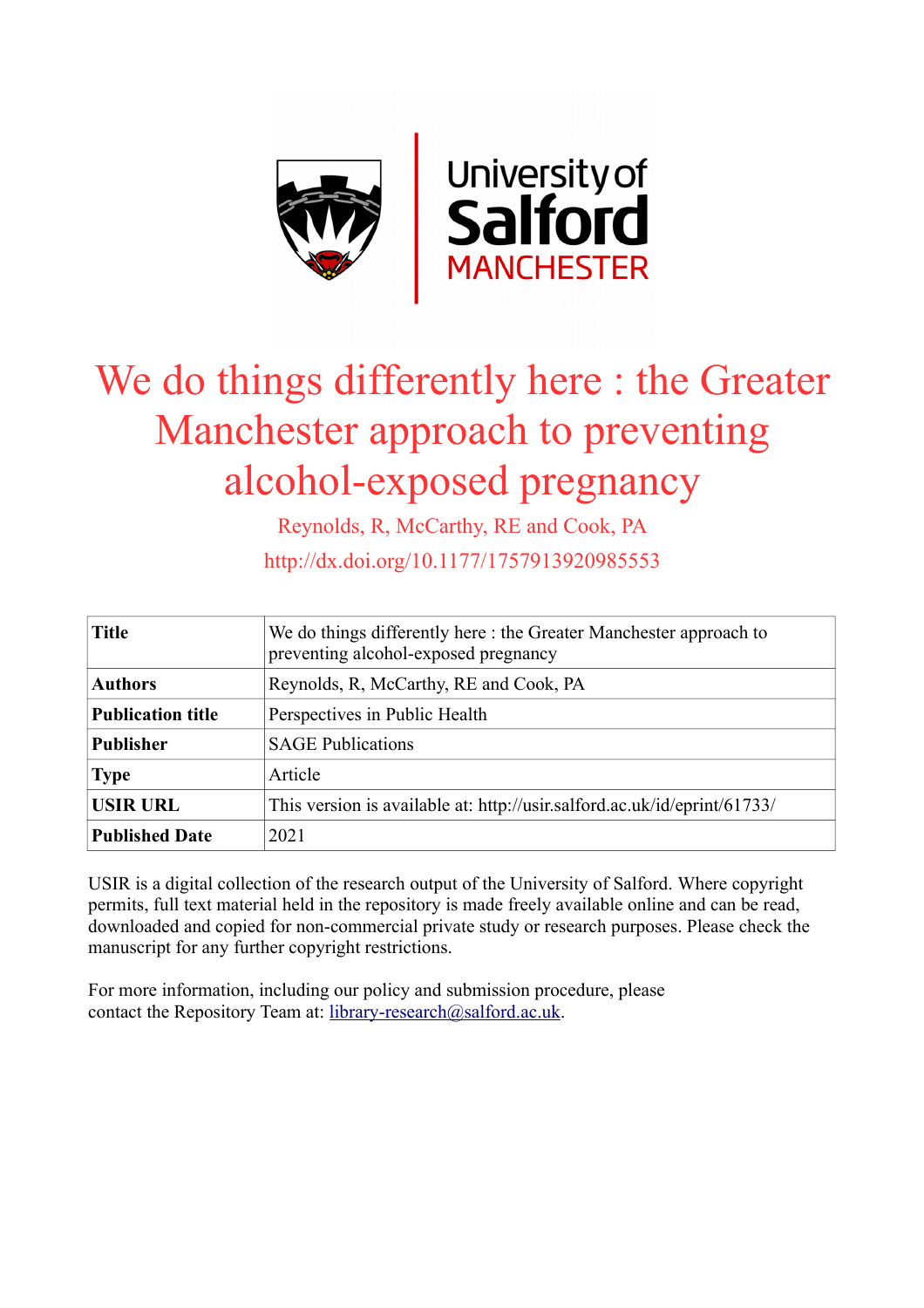We do things differently here: The Greater Manchester approach to preventing alcohol exposed pregnancy

*"Is it surprising that a pregnant woman chooses to drink alcohol when it is such an accepted and normal part of everyday life for the rest of us? Why is abstinence so often seen as an oddity that has to be excused? It is within this wider social context that we must view alcohol consumption during pregnancy"*

# Baroness Sheila Hollins (1)

The Chief Medical Officers advice is 'If you are pregnant or planning a pregnancy, the safest approach is not to drink alcohol at all to keep risks to your baby a minimum'. Prenatal alcohol exposure can lead to the child having a Fetal Alcohol Spectrum Disorder (FASD)(2), which is associated with a wide range of permanent difficulties including cognitive deficits, behavioural problems, and an increased rate of comorbid mental and physical health issues (3). Individuals with FASD are also at increased risk of being arrested and charged with a crime (4). The exact prevalence of FASD in the UK is unknown but estimates are in the range of 3% (5).

# **The context: Greater Manchester**

The combined authority of Greater Manchester (GM) was the first UK city region to be awarded devolved control of national public health and social care resources. In 2018, the Greater Manchester Health and Social Care Partnership committed £1.6m in 'transformation' funding towards an initial 'proof of concept' programme to reduce alcohol exposed pregnancies: the Alcohol Exposed Pregnancy (AEP) Programme.

# **The evidence base for preventing alcohol exposed pregnancy**

A rapid appraisal of the evidence relating to preventing alcohol exposed pregnancy was conducted by academics at Salford University and the findings were then used to develop the GM AEP programme. Previous studies have shown success in reducing alcohol consumption in pregnant women and reducing unplanned (potentially alcohol exposed) pregnancies(7) . Concurrent public information campaigns can increase effectiveness of this type of intervention (8, 9).

#### **Aims of the Alcohol Exposed Pregnancy Programme**

The AEP programme focusses on prevention, early intervention and awareness raising. It was tested across two GM Foundation Trusts and four of the ten GM localities.

The objectives of the AEP programme were to:

- raise public and professionals' awareness of FASD;
- intervene at pre-conception stage;
- screening, advice and guidance in maternity settings;
- develop specialist support and peer support for 'increased risk' groups;
- determine the prevalence of FASD in GM.

See figure (1) for the more detail of the programme components.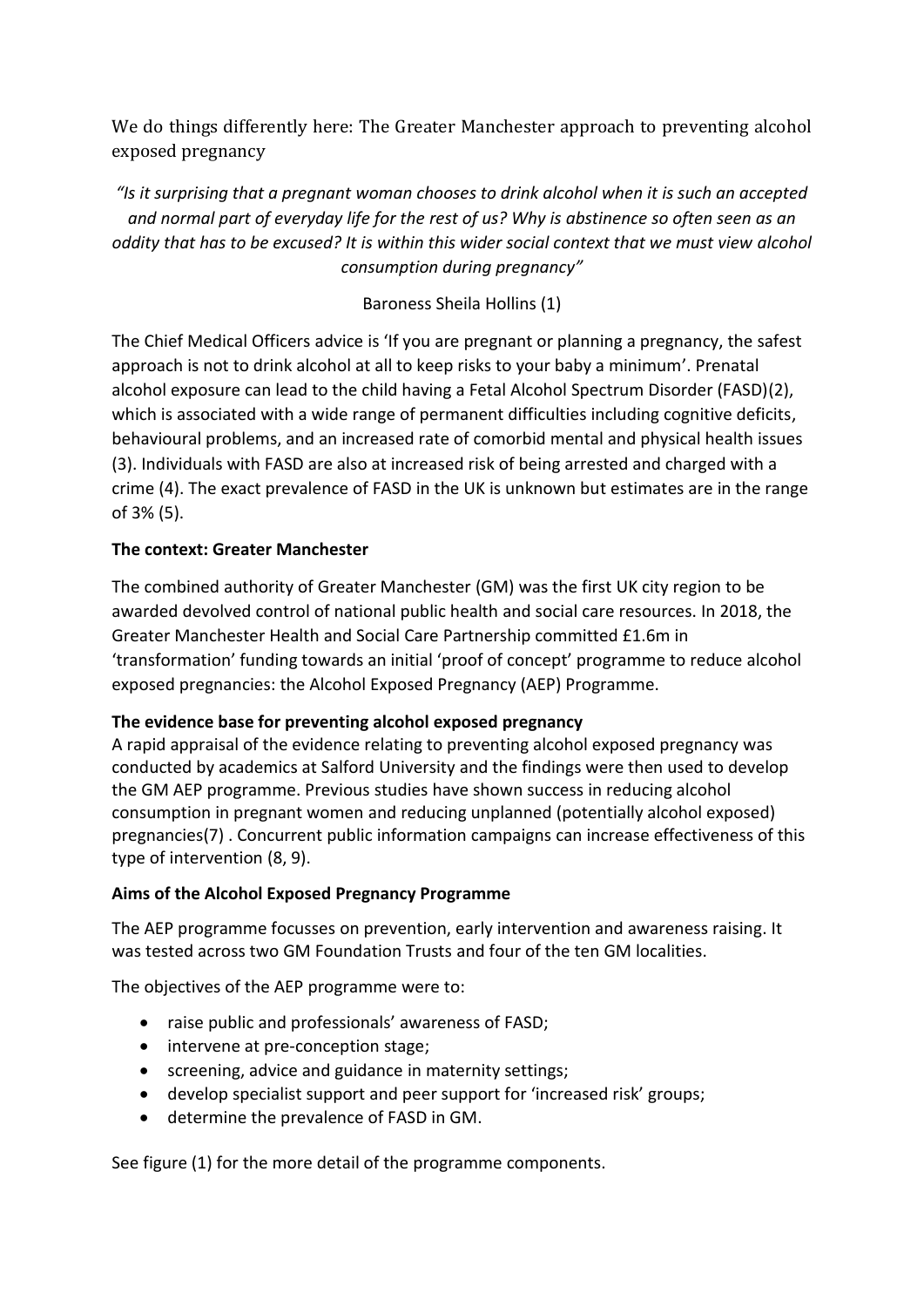

*Figure 1 Multiple approaches to intervention by the Greater Manchester Alcohol Exposed Pregnancy programme* 

#### **Components of the AEP programme**

Training (with CPD) in AEP/FASD was provided, which included assessment and alcohol brief intervention, motivational interviewing interventions; alcohol in pregnancy and alcohol and contraception.

Based on CHOICES(7), individuals at risk of an alcohol exposed pregnancy (women who use alcohol between the ages of 16 and 44 years of age who are sexually active and not using effective contraception) were targeted with a range of services including substance misuse services (SMS), wellbeing services, early help/early years, sexual health and women's centres.

Pathways to sexual health services were put in place to increase the uptake of long acting reversible contraception (LARC) and an increase in support within maternity services with an ambition that all midwives would be aware of the Chief Medical Officer guidelines and that all women would be screened for alcohol use. Maternity pathways were adjusted to include increased alcohol screening and women identified as vulnerable received increased support. All community and ward-based midwives have been trained and the specialist midwifery team provide enhanced support and continuity of care to women with an alcohol exposed pregnancy.

An Independent organisation provide enhanced peer support to women and their partners who were either at risk of or were having an Alcohol Exposed Pregnancy.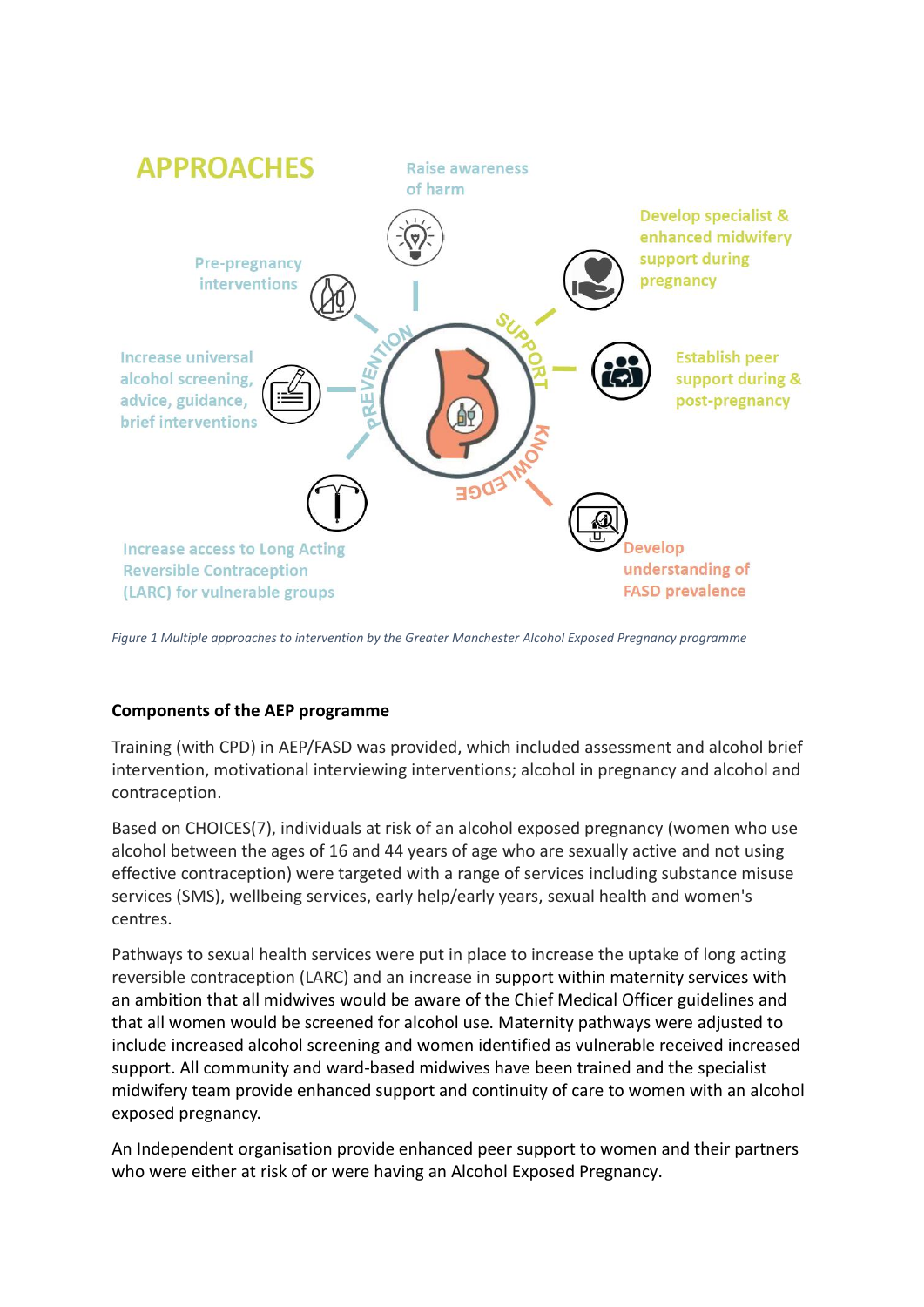To improve knowledge in relation to FASD, the first ever UK FASD prevalence study was commissioned. This study aims to identify children who are likely to have FASD and will create more accurate estimates for FASD prevalence in GM, with the final report expected in January 2021.

A digital behaviour change intervention ('#Drymester'), reported in an earlier volume of this journal (10), was a key component of the programme.

#### **Co-design with families affected by FASD**

The programme was co-designed with the involvement of a parents stakeholders, in procurement decisions, digital campaign design, reviewing materials, they are members of the steering and implementation groups and contributed to media and communications.

#### **Local impact**

A total of 720 professionals received training under this programme. 756 women were identified as being at risk of an Alcohol Exposed Pregnancy and over 56.7% of these engaged in the support offered. Over 17,000 pregnant women were screened for alcohol consumption. 158 women identified as being at risk of a future Alcohol Exposed Pregnancy have been fitted with Long Active Reversible Contraception (LARC) in the postnatal period.

Several support networks in localities led by Voluntary Community and Social Enterprise partners and families with lived experience were developed. The digital intervention was independently evaluated and deemed successful.

Over 5000 young people accessed a theatre production and 77% reported that it had increased their level of understanding and awareness of FASD. At the time of writing this theatre production is being filmed and will be free to access by schools and youth groups.

#### **Wider and national impact**

The programme has shown impact and influenced policy and planning across the region, nationally and internationally.

*Thanks for this and all you have done up there. Your approach will become a template for other areas I am sure. Things are certainly moving in the right direction now.* **Dr Raja Mukherjee, UK National FASD Clinic**

A Clinical Commissioning Group in the town of Stockport worked in collaboration with the AEP programme to improve FASD provision in the area; a Women's Maternity System in Cheshire and Merseyside is aiming to replicate the maternity pathway; and information provided by the programme resulted in "a tremendous result in a criminal case" where a client was diagnosed with FASD. The solicitor also published an article on the subject on the company website (11). The Department of Health and Social Care draft FASD Health Needs Assessment for England highlighted the AEP programme as good practice. There have been requests from Public Health England for the programme to contribute to Alcohol Clinical Guidelines; the leads contributed to the Maternity Alcohol Health Impact Assessment and are members of the NICE FASD Quality Standards Committee.